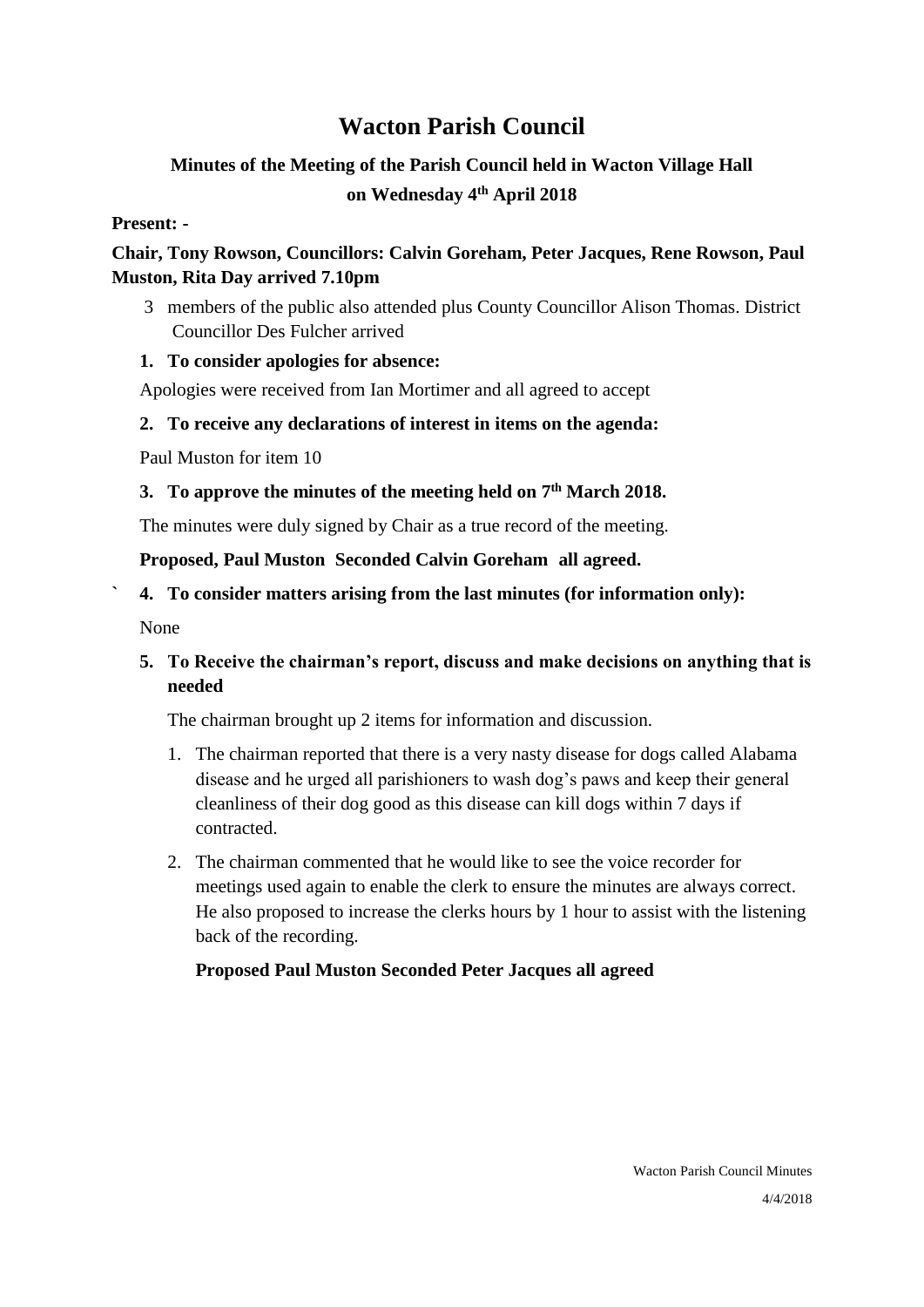# **6. To receive reports from the County Councillors:**

. County Councillor Alison Thomas gave her report on the following issues.

The new recycling charges had now been introduced and it was £3.00 for an 80-litre bag of DIY waste but other items were free including metal. Alison also made comment that fly tipping cost the County Council over £28,000 last year when most of the goods that had been fly tipped could have been taken to the recycling centre for free.

Alison also made comment on the new A47 dualling posters and the Norwich plan leaflets that she would leave with the council for information.

Alison then also made comment on the Long Stratton swimming pool that she had promised to investigate for the council and she reported that their may be some public sessions available, but these would be limited due to the issue with lifeguard costs and the size of the pool.

A parishioner then commented on the fly tipping issue that he felt it would get worse now these charges were in place.

# **7. To receive a report from the District Councillor:**

Des Fulcher then gave his short report as detailed below

Des reported he had received a response from the Long Stratton Parish Clerk on the Long Stratton Neighbourhood plan and that there was a public meeting due on the weekend of the  $27/28/29$ <sup>th</sup> April and that on the Friday  $27<sup>th</sup>$  it would be held to engage the youth of the village too.

Des also reported that the plan to revamp the Long Stratton pavilion is to be looked at again

# **8. To receive the Footpath wardens report**

There was no report from the footpath warden this month due to the dreadful weather.

# **9. To Receive a report from the Tree Warden:**

Peter Jacques pointed out that the planning application for the work on tree on Common Road Wacton (2018/0489) and had been approved and it was agreed that a quote would be obtained from Excite solutions to undertake the work asap.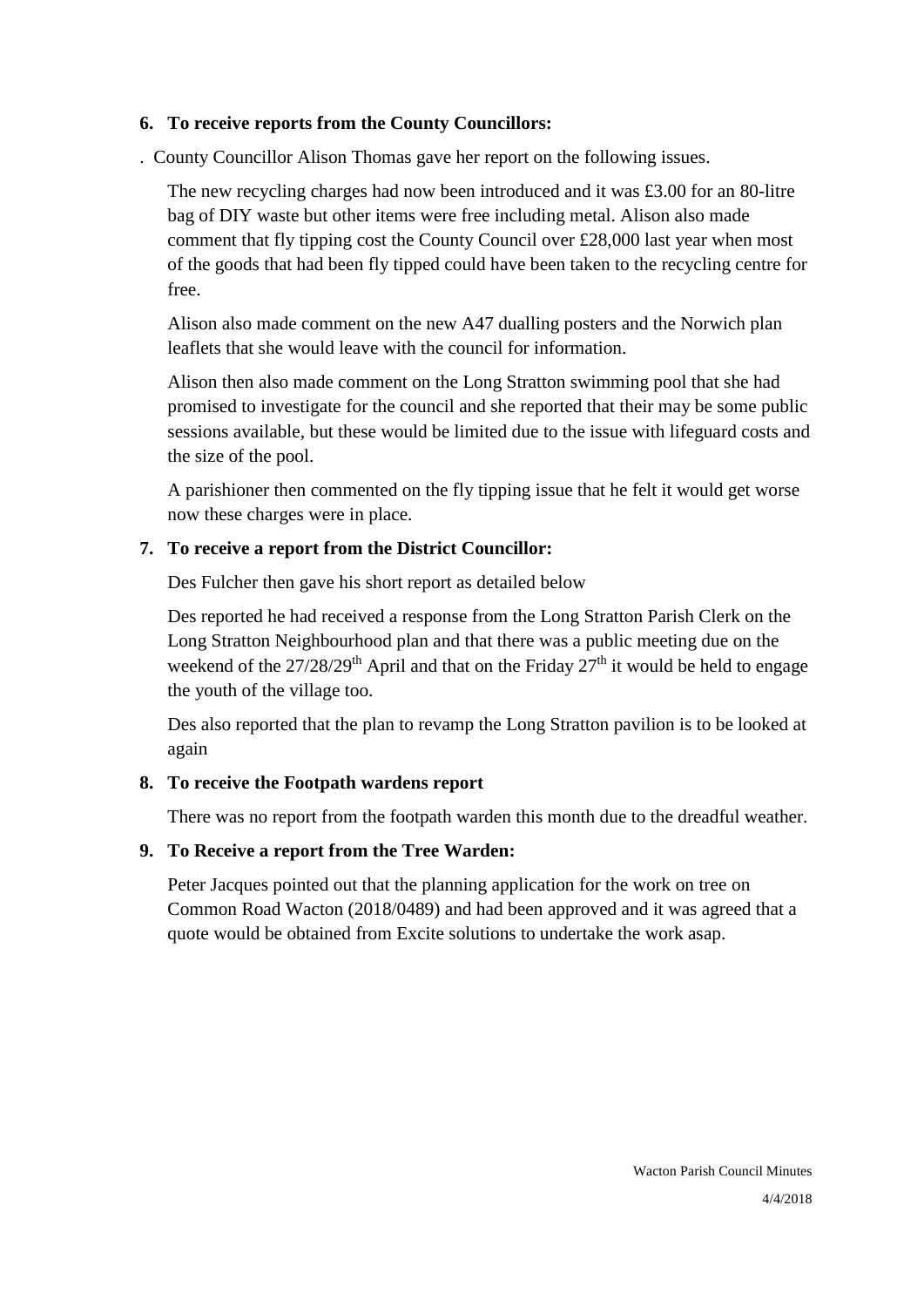#### **10. To discuss the recent flooding issues on Wash Lane**

11. Paul Muston gave a short brief of the issues (The lack of Anglian Water tanker support at the Wacton Pump House) that had occurred during the recent heavy rain causing wash lane to flood with significant amounts of raw sewerage in the road. Apart from the major inconveniences to local Parishioners who experienced their drains backing up there were also major concerns for the environment. Paul Muston then invited a Parishioner to give a summary of the work that he had conducted with Anglian Water on this issue and who he had spoken to within Anglian Water. Alison Thomas, County Councillor, agreed to email the Chief Executive Officer of Anglian Water ASAP on this matter to ensure a swift conclusion was reached. The chairman made comment that we needed to get the issue dealt with and that it may need to go back to the beginning on this. A Parishioner then commented that it was over 3 years ago that Anglian Water had agreed to upgrade the Wacton Pump House. The lady at Anglian Water who had been dealing with it had then left to have a baby. Anglian Water had admitted the issue had subsequently not been followed up in the handover period. It was agreed that the Parishioner would continue with his work liaising with Anglian Water and he would report direct to the council on any further issues. It was hoped that the issue would be cleared up quickly due to the environmental health issues that had come about again.

Comment was also made that due to the water ingress into the drains (via the fields over the manhole covers) as you leave Wacton towards Long Stratton consideration should be given to get the man hole covers capped by Anglian Water / Highways.

#### **12. To discuss the dog bin proposal from South Norfolk Council**

The clerk read out the email he had received on the proposal from South Norfolk council to reduce the costs of the emptying of the dog bins from the proposed £104 for emptying twice a week to £70 for emptying once a week.

# **It was agreed to stay with the twice a week emptying as this was what was needed. Proposed Calvin Goreham Seconded Rene Rowson**

#### **12. To receive a report from the Village Hall Committee:**

Calvin Goreham gave his report on the village hall and the things that would need to be done from the police and that prices were being obtained. Calvin also made comment that the Village Hall committee were looking at a new oil tank as the one they had now was a single skin tank and the police recommended a double skin tank. A parishioner made comments that he worked in the security industry and felt the recommendations from the Police were a little over top he was happy to liase with the village hall committee to help them on this issue. The chairman commented that as agreed at the last meeting the parish council would assist financially where possible and he asked Calvin to keep the parish council updated on this.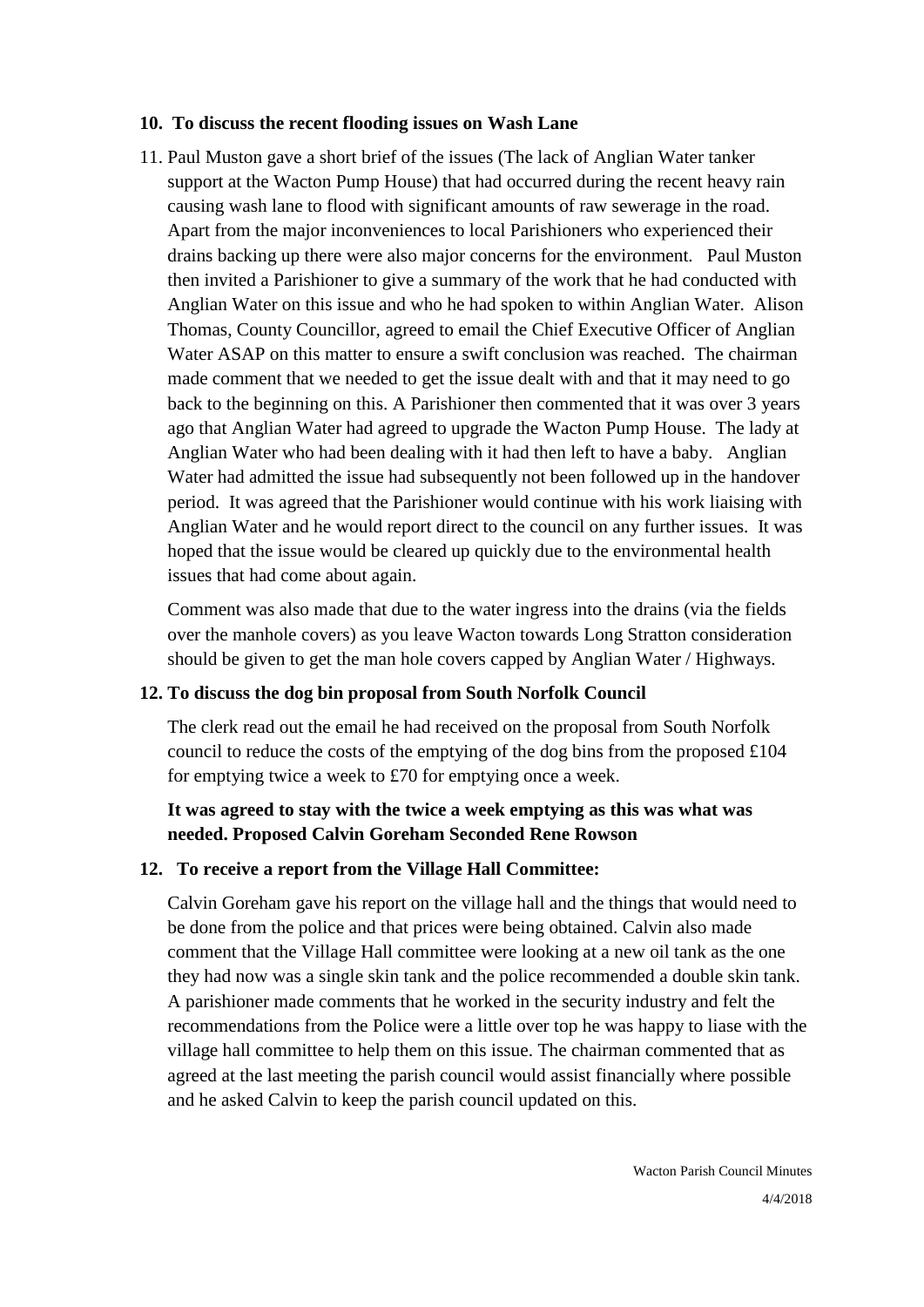### **13. To agree meeting dates for 2018/2019**

The clerk had sent a copy of the proposed dates around to all councillors and they were agreed as correct except for the Annual Parish Meeting date that would now be on Wednesday 16th May at the village hall

# **14. To consider and Planning Applications:**

The following planning applications were considered, and comments made

| 2018/0489                                                   | Already passed by planning                                       |
|-------------------------------------------------------------|------------------------------------------------------------------|
| 2018/0524                                                   | <b>Comments made to South Norfolk Planning ref the continued</b> |
| expansion of the property and the councils concerns on this |                                                                  |

**2018/0622 No comment made**

**2018/0623 No comment made**

#### **15. Correspondence**

Local Council Public Advisory Service had sent many emails to the clerk on data Protection and other matters.

The clerk read out an email from Nigel Draffyn of Angmering Estates regarding information in the new contact for any issues on the common. The chairman commented that we would only deal with Angmering estates direct as recently agreed

### **16. Authorisation of Cheques:**

• Cheques were authorised as follows:

Parish Clerk salary and expenses  $£461.31$ 

Cheques agreed and signed and detailed on the accounts.

• To agree the appointment of the Internal Auditor

The clerk asked commented on the appointment of the Internal Auditor and commented that he had contacted Anne Barnes who is a local Internal Auditor for many parish councils and she had agreed to undertake Wacton parish Council Internal Audit.

• To agree to the Parish Council being exempt from External Audit under the new regulations as the council is under £25,000

### **Proposed Paul Muston Seconded Rita Day all agree**

Clerk will contact Anne Barnes to inform her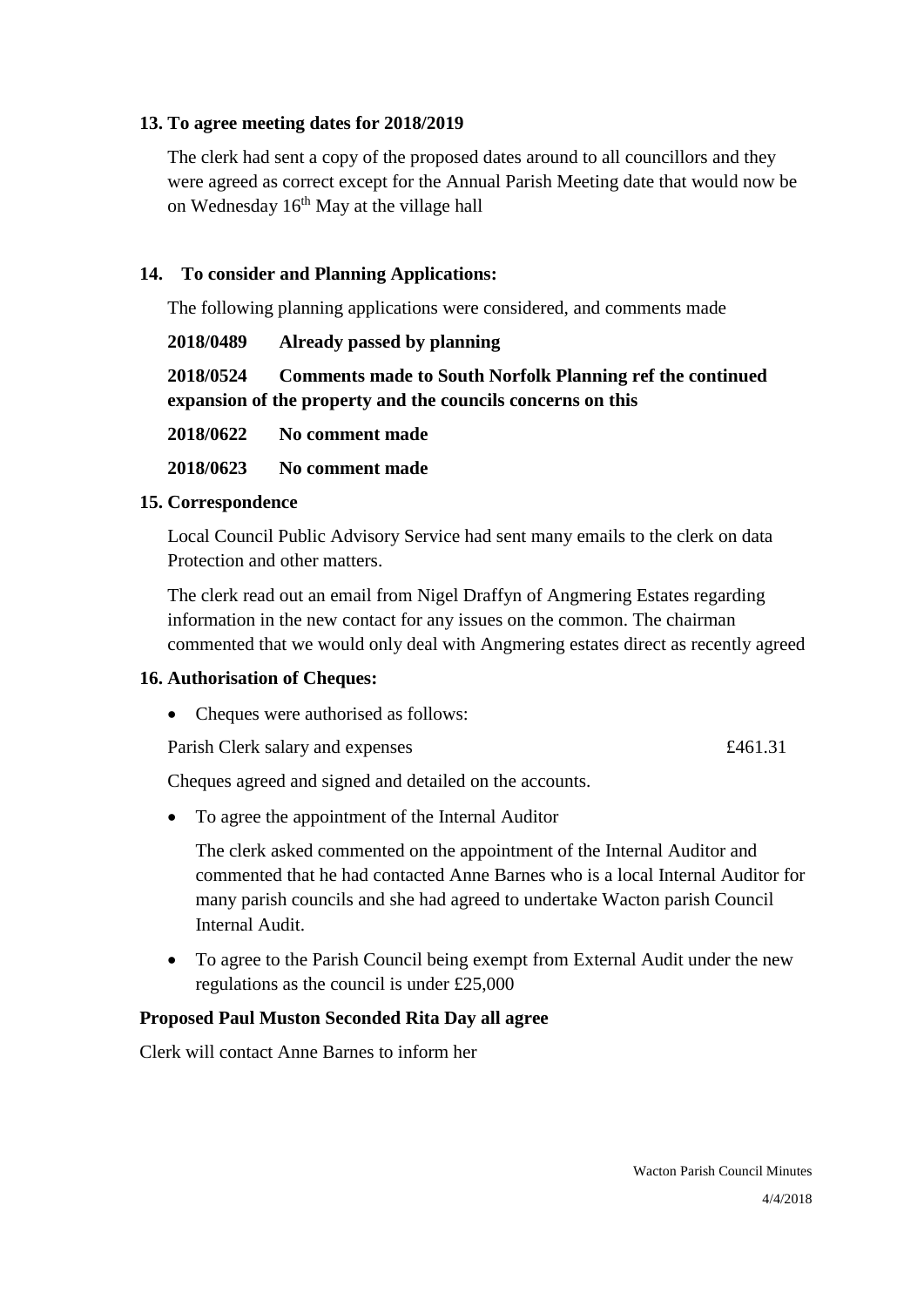### **17. To receive a financial statement for March 2018:**

The clerk took the councillors through the final statement and it was noted the council were in a sound financial position

# **18. To discuss the Play Inspection report and agree the works to be carried out ASAP**

The clerk reported that he had sent off the agreement to Fenland Leisure to undertake the work on the new swings on the play area and he was awaiting the date for the work to start.

### **19. To discuss joining the Norfolk Playing Fields Association**

The clerk reported that he had contacted the association and was awaiting the form for the council to join and that it would be £20 for the year. The clerk also reported that there were grants available from the association that he hoped to access to pay for the new swings.

### **Proposed Tony Rowson Seconded Calvin Goreham**

### **20. To discuss Parish Speed Watch Group:**

A training session would take place on the  $6<sup>th</sup>$  April at the village hall and everyone is welcome to attend

#### **21. To discuss grass cutting and ground maintenance:**

The clerk had contacted excite Solutions to offer them the contract for the coming year but had heard nothing form them. The chairman would contact Barry and confirm to the clerk this was okay.

# **22. To receive a short report on the new data protection laws and adopt all the documents prepared by the clerk and sent electronically to all councillors.**

The clerk took the meeting through the documents that he had sent the councillors and it was agreed to adopt the policies for the council as working documents. The clerk also commented that he had started the registration procedure with The Information Commissioners Office and the Direct debit form was signed for sending off

### **23. To discuss the role of the Emergency Village Co-Ordinator**

Calvin Goreham had met with Gary Mulhall and he would pass on Gary's details to the clerk for him to make contact and discuss the role and what was needed for the role to be done safely and the clerk would also look at getting the necessary Data protection checks done for the co-ordinator asap.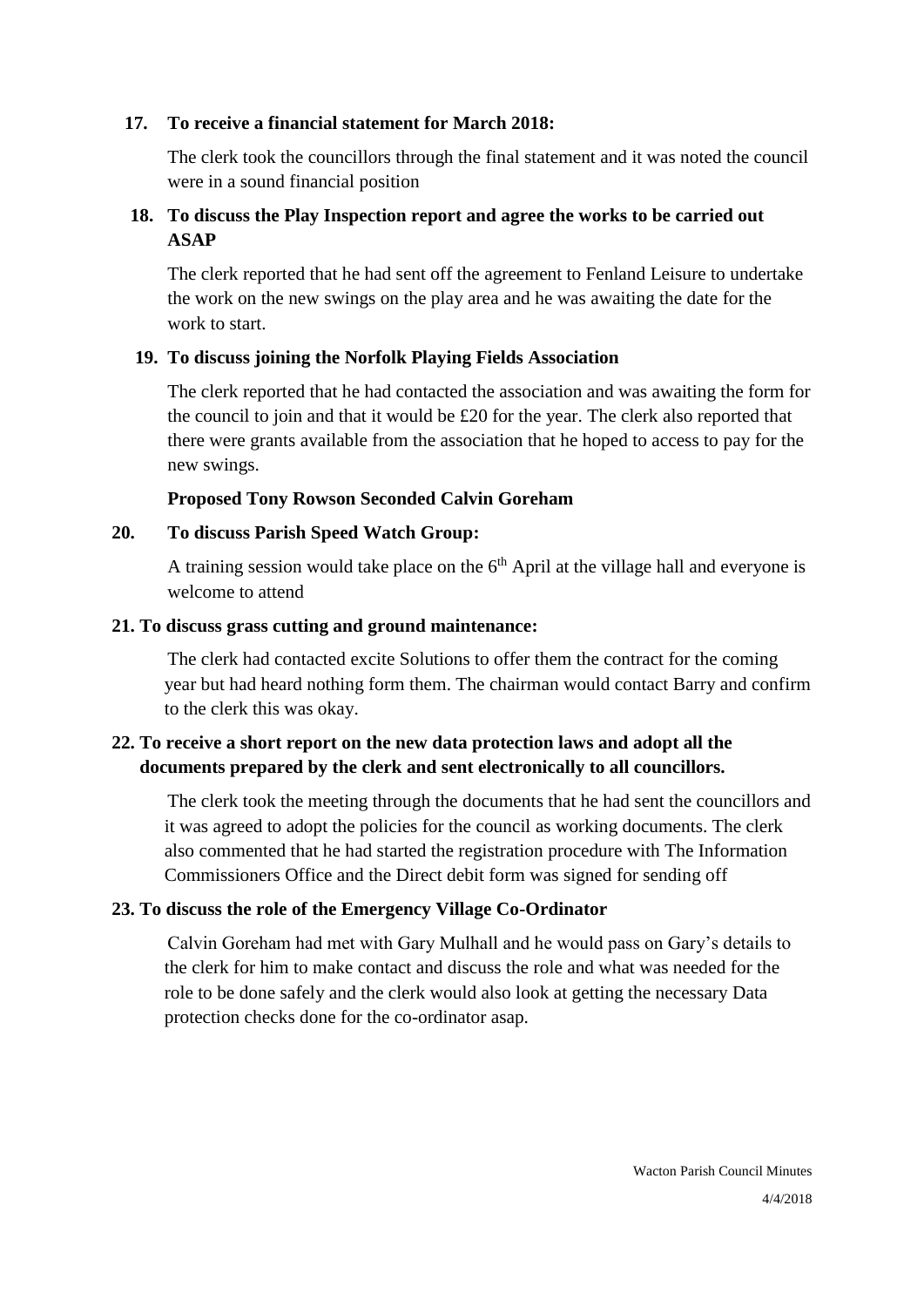#### **24. To receive reports and discuss any on-going matters: -**

#### a. **The Woodland Project Review:**

Grant Application has been started on and the document had been shown to South Norfolk Council regarding their comments on it. South Norfolk Council had recommended many changes to the document but after a discussion on this it was agreed to send the document in its current form with a couple of changes as everyone felt this was a good application for the project

# **Proposed Rene Rowson Seconded Paul Muston All Agreed.**

Peter Jacques then made comment that the second glade had been done and that work on the third glade would commence when the weather was better. It was hoped to undertake this in conjunction with the litter pick day on the  $15<sup>th</sup>$  April.

Peter then commented that he had spoken to Jim Squires of the Police cadets to thanks them for their hard work recently and that a donation of £100 was agreed with the council for the cadets help.

### **Proposed Rene Rowson Seconded Paul Muston**

Des Fulcher commented on the Bio-diversity awards application that the council might look to use to see if the Woodland project was suitable, but it was felt that it would be better to do this once the project was completed hopefully in time for next year's awards.

Peter then informed the meeting that he had spoken to the team leader at the community payback scheme and it was hoped that a service agreement would be reached asap for the group to undertake the work on the paths. It was commented that the scheme would provide the labour and the tools and the parish council the materials. Once the agreement was reached it would run from May 2018 to May 2019.

Finally, Peter reported that John Pyle from South Norfolk Council had not attended the working day as agreed.

### **25. Matters raised by councillors and members of the public (for information only)**

It was commented that again in the heavy rains that Stratton Road was again flooded and was causing an issue with cars driving on the wrong side of the road to avoid the flooded area of the road. Alison Thomas made comment that she would investigate this issue ASAP along with Gary Overland of Highways as reported earlier in the meeting as it was felt this was a highways issue.

A phone call had also been received by Calvin Goreham requesting access to the sand bags at the back of the village hall to help with a flooding issue at his property on the